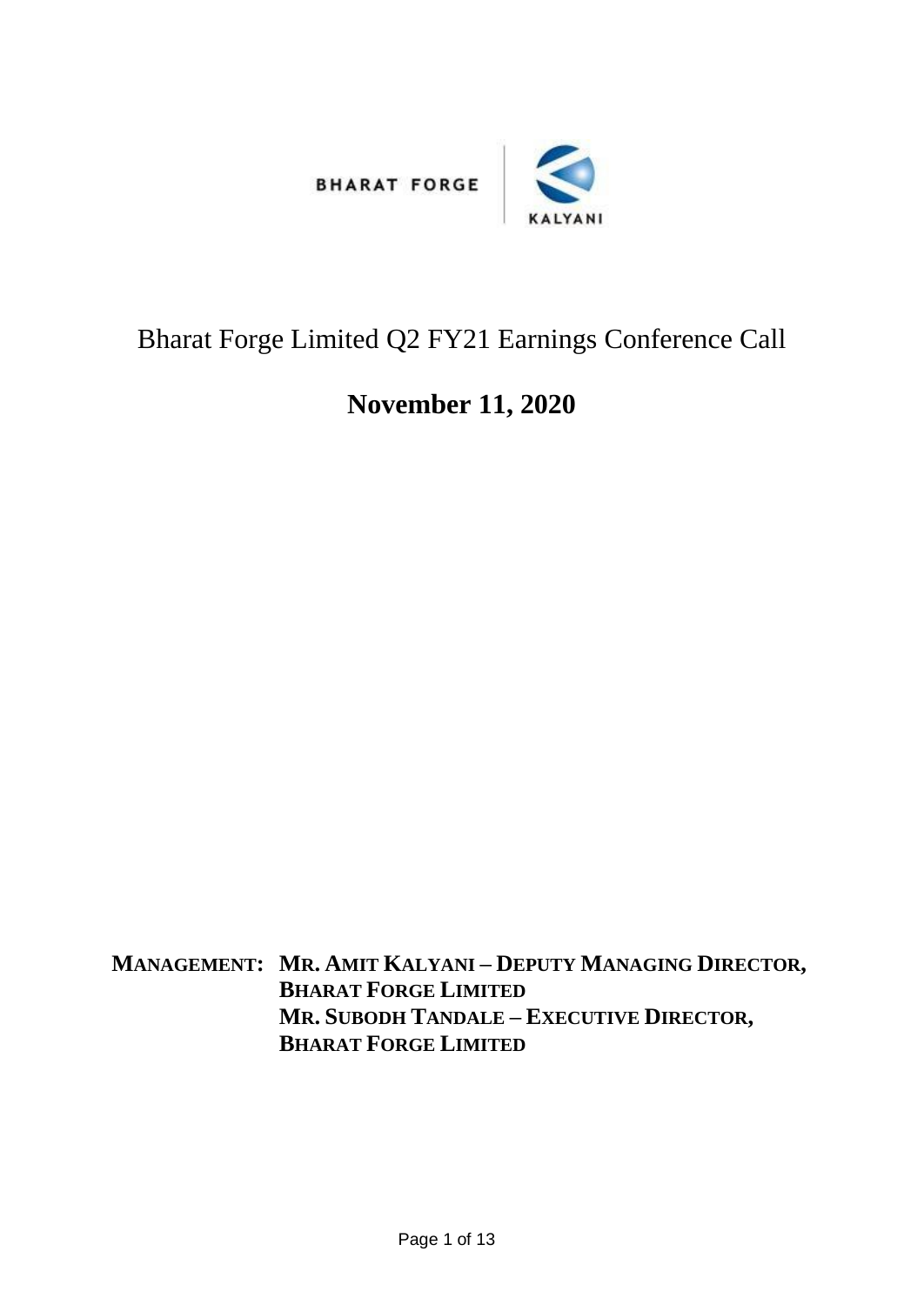**Moderator:** Ladies and gentlemen, good day and welcome to Bharat Forge Q2 FY21 Earnings Conference Call. As a reminder, all participants lines will be in the listen-only mode and there will be an opportunity for you to ask questions after the presentation concludes. Should you need assistance during the conference call, please signal an operator by pressing '\*' then '0' on your touchtone phone. Please note that this conference is being recorded. I now hand the conference over to Mr. Amit Kalyani. Thank you and over to you, sir.

**Amit Kalyani:** Good afternoon, ladies and gentlemen. Thank you very much for making the time to attend our con call post our Q2 results. I have with me members of our finance team, Investor Relations and our business development and marketing. I want to just say one thing upfront to everyone that we are living in unprecedented times where there is no certainty and that we are not getting long-term projections from any customers, so I will be erring on the side of caution in anything that I tell you because I do not want to give a false impression or misrepresent in any way.

> Things are changing from day-to-day, and the fear of a second wave in Europe is quite real. And although there is no impact of that so far, we cannot underestimate or discount what may happen if such a thing happens. So with that being said, I prefer to be completely open and honest with you although we really do not have long-term projections for anyone, but I will still attempt to answer all your questions to the best of my ability. The stand-alone performance during the quarter was as expected. We are seeing, obviously, an improvement in domestic revenues, considering that it had gone down to the lowest possible levels in Q1. The Commercial Vehicle sector, which probably in Q1 was at a 20-year low, has now started growing.

> And whether this is a Diwali-led surge or it is a sustainable surge remains to be seen, but we are able to meet any requirements of our customers, and we have also ensured enough fill of the supply chain, both outbound and inbound in order to be able to cater to any surges in demand from any of our customers. Just want to tell you that we will not disappoint any of our customers on volumes. We are consolidating the calendar Q2 of our global subsidiaries, which was the quarter which had the maximum COVID impact. And the figures there are for everyone to see. We are restructuring and focusing on cost improvement, optimization on all our businesses. This is something that is ongoing and will continue.

> Looking ahead for the demand in the coming quarter, the outlook is positive, and we just hope that things continue in the same direction. On the export front, we are seeing signs of improvement on demand, especially in the Commercial Vehicle segment in North America, a little bit less in Europe. I would like to highlight that the oil and gas sector is something that we do not see any significant business right now because of the overall price of oil where it is and the fact that our growth in the oil and gas business was largely in the fracking side, and we will see a significant reduction this year compared to last year.

> Aerospace is an area where we had planned to see significant growth, but due to the overall aerospace market softness, this growth will not be as anticipated and we continue to work on developing a lot of new products, but this will take a little more time, but I think we are still making positive progress on aerospace. The area where we see a lot of potential and positive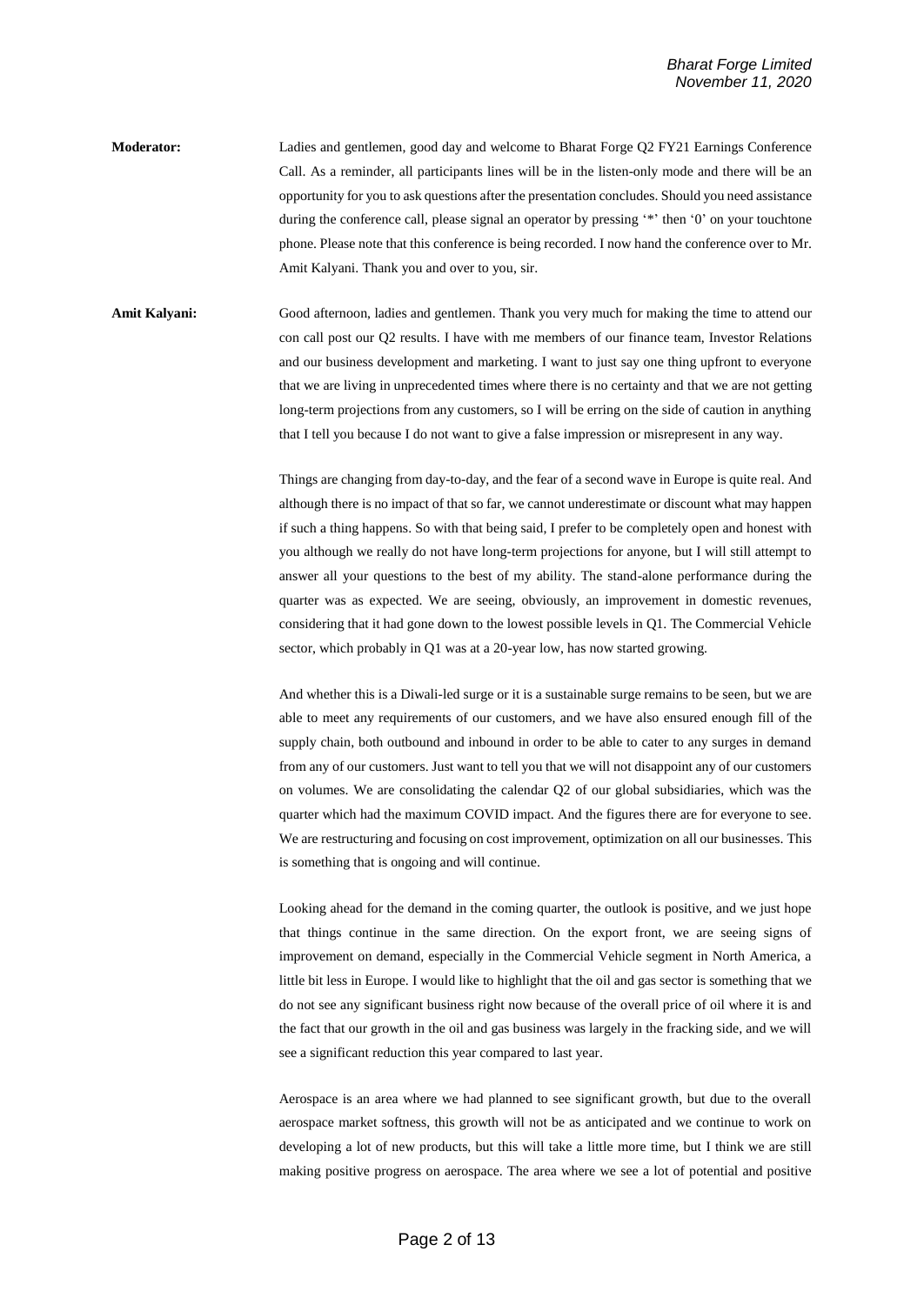momentum is in the renewable space, especially on wind energy. We see wind energy globally as a big business and starting to do quite well, especially manufacturing of certain aggregates for the wind energy industry, such as gearboxes, etc. in India, is picking up in a big way because they are exporting. And also because of Atmanirbhar Bharat imports of these aggregates from China into India has come to a stop. So this is a positive. Similarly, the U.S. Class 8 is a positive.

If you look at our automotive business compared to last year, on the domestic side, I think we are almost at the same level, but if you look at the export business, we are down by close to 40%. If you look at our domestic industrial business, we have almost a flat business compared to last year, in spite of the onetime small defense business that we had last year. On the industrial activity in the export market, we have a huge drop in oil and gas and aerospace.

We are working very hard on trying to fill up this business using similar and fungible equipment that we have, so that we do not have to make any new investments for making products for the renewable energy, marine and other sectors both for global markets as well as for India. If you look at our balance sheet, we have a fairly strong balance sheet. We have long-term debt of about Rs. 2,300 crores, working capital and bill discounting of about Rs. 1,300 crores, cash of about Rs. 2,400 crores. So overall, quite a healthy balance sheet.

Areas where we hope to grow our business is on the passenger car sector, some on the Commercial Vehicle, agricultural and industrial sectors where there is growing demand in India and growing supply opportunities for us from Europe and North America, but more from Europe. We are working with several new customers on programs, and some of our new programs are starting to ramp up this year, but it is going to take about a year till it shows some significant benefit.

We have almost no capex plans. We have, in the first half, about Rs. 200 crores of capex, and I do not think there is anything more that we will do in the second half, maybe Rs. 50 crores or so, nothing more than that. Last year, we did Rs. 550 crores, so I think between last year and this year, Rs. 800 crores capex is more than what we need. And in our existing products segments, we do not need to make any new capex.

On the defense front, we have had several very successful trials on the artillery side as well as on the vehicle side. However, because of COVID, there has been, at least a 4 to 5 month delay in tests because people have not been able to meet and actually go and test products as frequently as is needed. So there is a slight lull on that side. But nonetheless, we are still in a good position for the opportunities we are pursuing, and we hope that very soon, this will all resume. So I think that is really all I had to say. The company is focused. We will manage our balance sheet. We will be tough on capital allocation. We are focusing on free cash generation and on looking at growth opportunities. So that being said, I think I will open up for Q&A.

**Moderator:** Thank you very much. Ladies and gentlemen, we will now begin the question-and-answer session.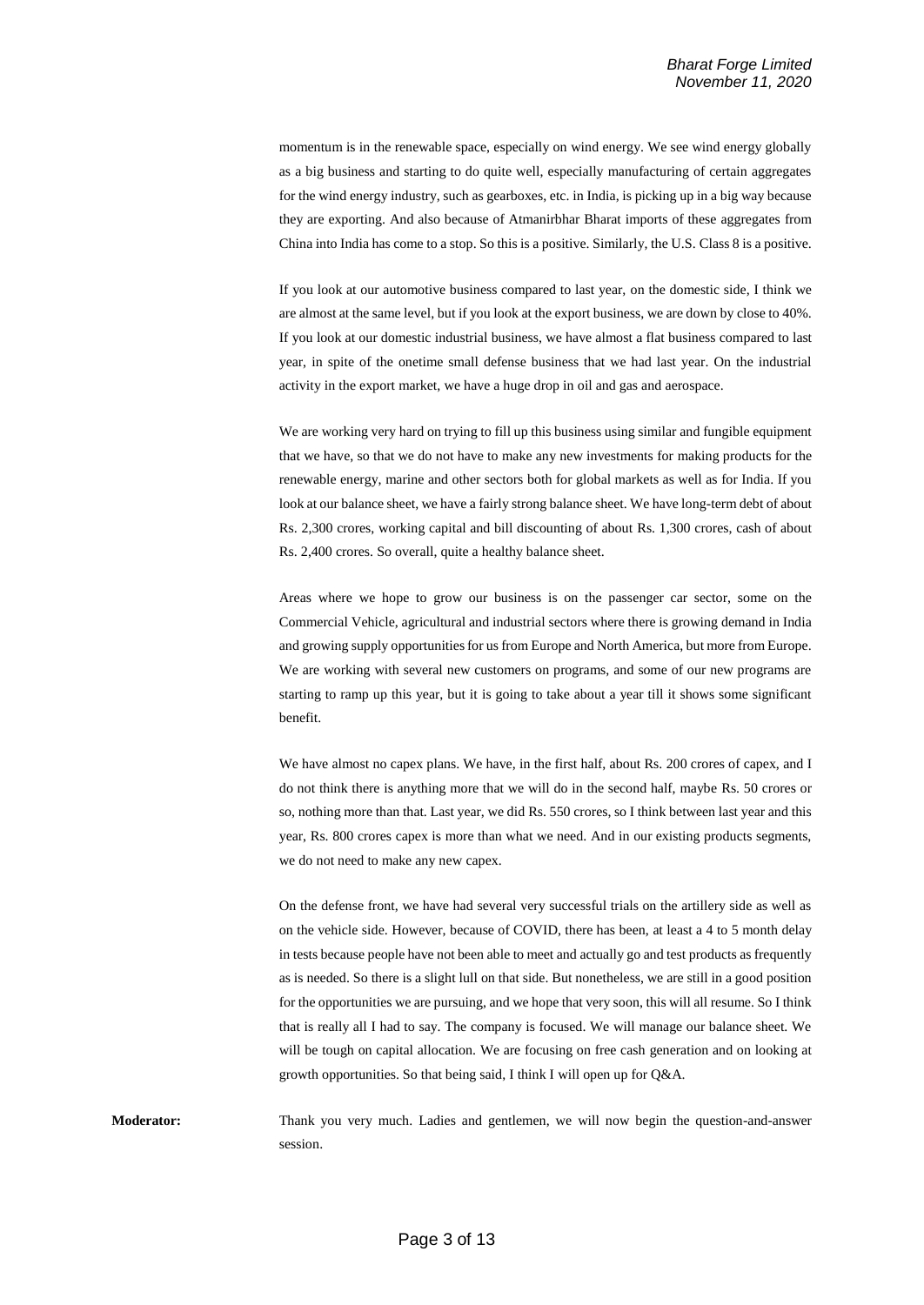The first question is from the line of Kapil Singh from Nomura. Please go ahead.

- **Kapil Singh:** I just wanted your views on when we look at growth for next 2, 3 years, not short term, when you talked about oil and gas, is it more of a short-term view or you think this is more of a medium-term view that some other segments will need to fill this? And we see pretty good performance in passenger vehicles, so what is the outlook for this for next 2 to 3 years?
- **Amit Kalyani:** So Kapil, I will take your second question first. The passenger car sector, we anticipate continuing to grow. This year, whatever new programs and new products we have to develop will be a little slow because people are not able to meet, and there is no new testing validation and stuff that is all getting slowed down. But we are definitely going to substantially increase our passenger car business for exports and for domestic. For domestic, we have won business with most of the new players and new platforms that are coming in, and we have a lot of new business from outside as well. But that is going to be over a period of 2022-23 ramp-up.

On the oil and gas side, honestly, I do not know what to tell you. Right now, it is driven by cost where the fracking is at a very subdued level. I think, from out of the peak, 900 rigs, now it is at below 150 now. So this is a business that can be turned on and off in a matter of a week. So the positive about it is that it also is a very low capital to start. To start a rig is matter of \$20 million, \$25 million. It is not like offshore rigs where you have to invest few billion dollars before and wait 5 years before anything can happen. This is a matter of weeks. So it really depends on government policy, on oil dependence and energy dependence what they decide to do. But right now, the outlook for oil and gas is quite very subdued for our products.

- **Kapil Singh:** Okay. So sir, when you look at the business over next 3, 4 years, the thing is that some of these businesses have, for example, the U.S. truck business, we see that it peaks out around 300,000, 330,000 domestic also, we see similar things. So I think what I am trying to understand is that the PV business, for example, is one major growth driver that you have talked about. Is there anything else that the company is also looking at? Are you also open to acquisitions because Bharat Forge has not done any large acquisitions? Would you be looking at areas beyond metal forging also when we look at like 3, 4 years?
- **Amit Kalyani:** The obvious answer is, we are looking at opportunities beyond metal forging, obviously, but in areas where we have either customer complementarity or some amount of technology knowledge that we can leverage. So you will hear more about this in the next 6 months. Right now, we are looking at all opportunities. And first, we are looking at what we can do using our existing capacity, and use that better and by getting into new areas, like I mentioned, marine and the renewable energy sector, we are putting a lot more focus on that. So these are the kind of opportunities that we are looking at.
- **Kapil Singh:** Okay. And sir, just lastly on CAPEX. I see that consol CAPEX in first half has been about Rs. 340 crores, so full year consol CAPEX would be what, close to Rs. 700 crores?
- **Amit Kalyani:** No. Full year consol CAPEX will be in the region of about Rs. 450 crores, this year.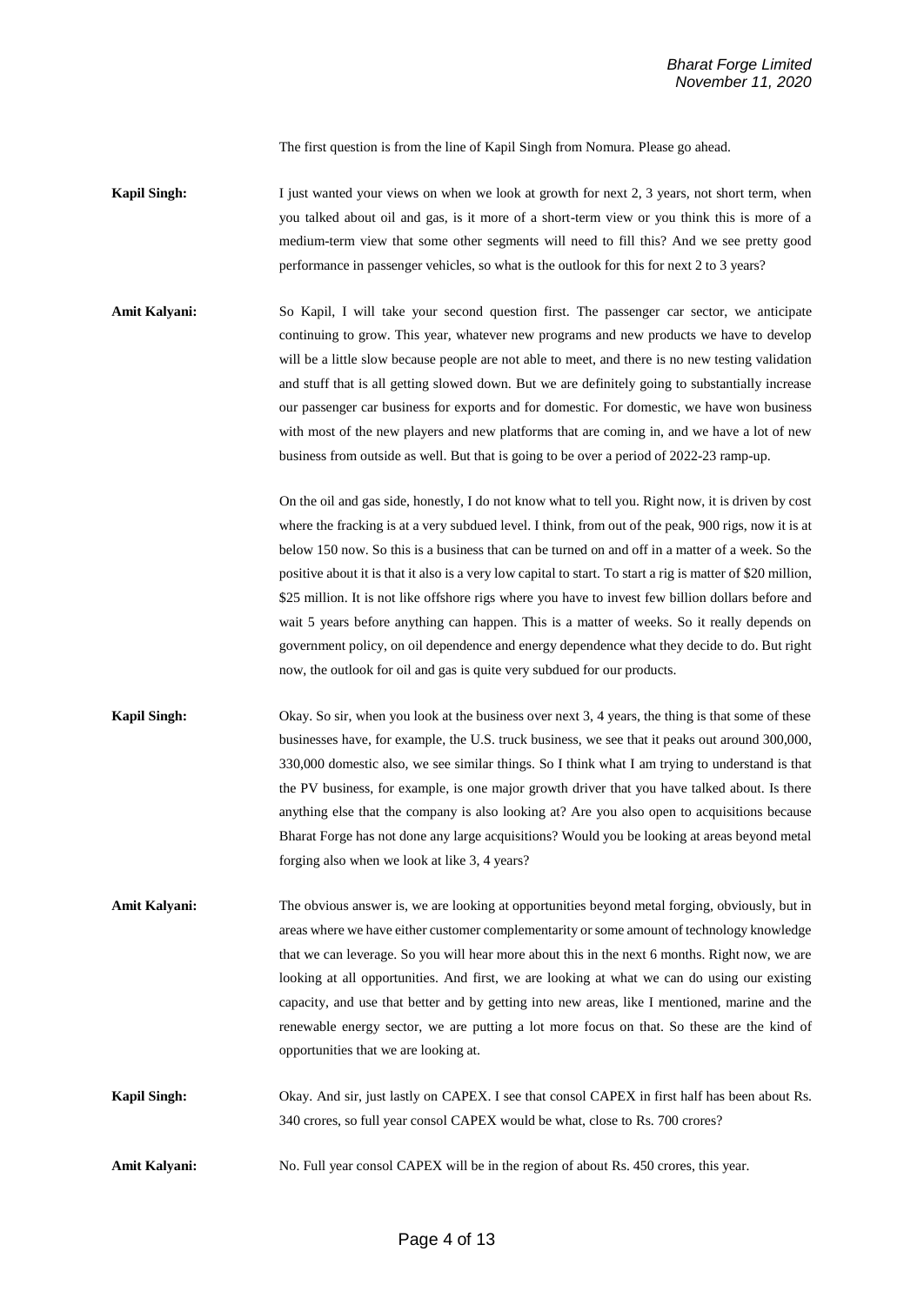**Kapil Singh:** So first half has been pretty high. What is the reason for that?

- **Amit Kalyani:** That is because our new aluminum forging plant is completed in Europe. So this was the CAPEX, which was required for that in Germany.
- **Moderator:** Thank you. The next question is from the line of Amyn Pirani from CLSA. Please go ahead.

**Amyn Pirani:** Just on the export non-auto business, you mentioned your wind energy and marine engines as possible offsets. So (a) in the near term, are we seeing any substantial revenue from these? And (b) from an opportunity point of view, opportunity size point of view, can they be as large as the oil and gas maybe, say, over a 2 to 3 year period?

- Amit Kalyani: So the second answer is, yes, in a 3 to 4 year period, it could be as big, if not bigger. And we already have started supplying products into both these sectors in a small way. I think today, the business is probably in the region of Rs. 50 crores or so. But we have line of sight to grow it to at least 3 times in the near future, and then we will look at getting new business that can fill up the rest.
- **Amyn Pirani:** Okay. And if I look at the export industrial revenue base right now, which is like Rs. 180 crores, would it be fair to say that oil and gas is like close to 0 or that it still have some substantial amount of oil and gas revenues in this revenue?
- **Amit Kalyani:** This quarter was about 4 million.
- **Amyn Pirani:** Yes. Okay. So basically, I mean, these numbers are already factoring the decline. And if it turns like you said, then that will add to that.
- **Amit Kalyani:** When you are at 3 million, 4 million compared to 25 million, you are obviously at the bottom. It cannot go negative.
- **Amyn Pirani:** Yes. Okay. And just one small clarification in the results. I do not know if it is a very small thing, but you have note #7, you put something about India's code for social. I was not sure why?

Amit Kalyani: The auditors have asked us to put it. It is for all companies now. There is some new social code, which is going to come out, which is not yet notified by the Ministry. The rules are yet to be notified. So some companies have chosen to put it as a note, some companies have said they will do it after it is notified. So our auditors being E&Y have chosen to err in the side of caution.

- Amyn Pirani: Okay. I mean is that like a material fee for you?
- **Amit Kalyani:** We do not know for sure what it is.
- **Moderator:** Thank you. The next question is from the line of Ronak Sarda from Systematix. Please go ahead.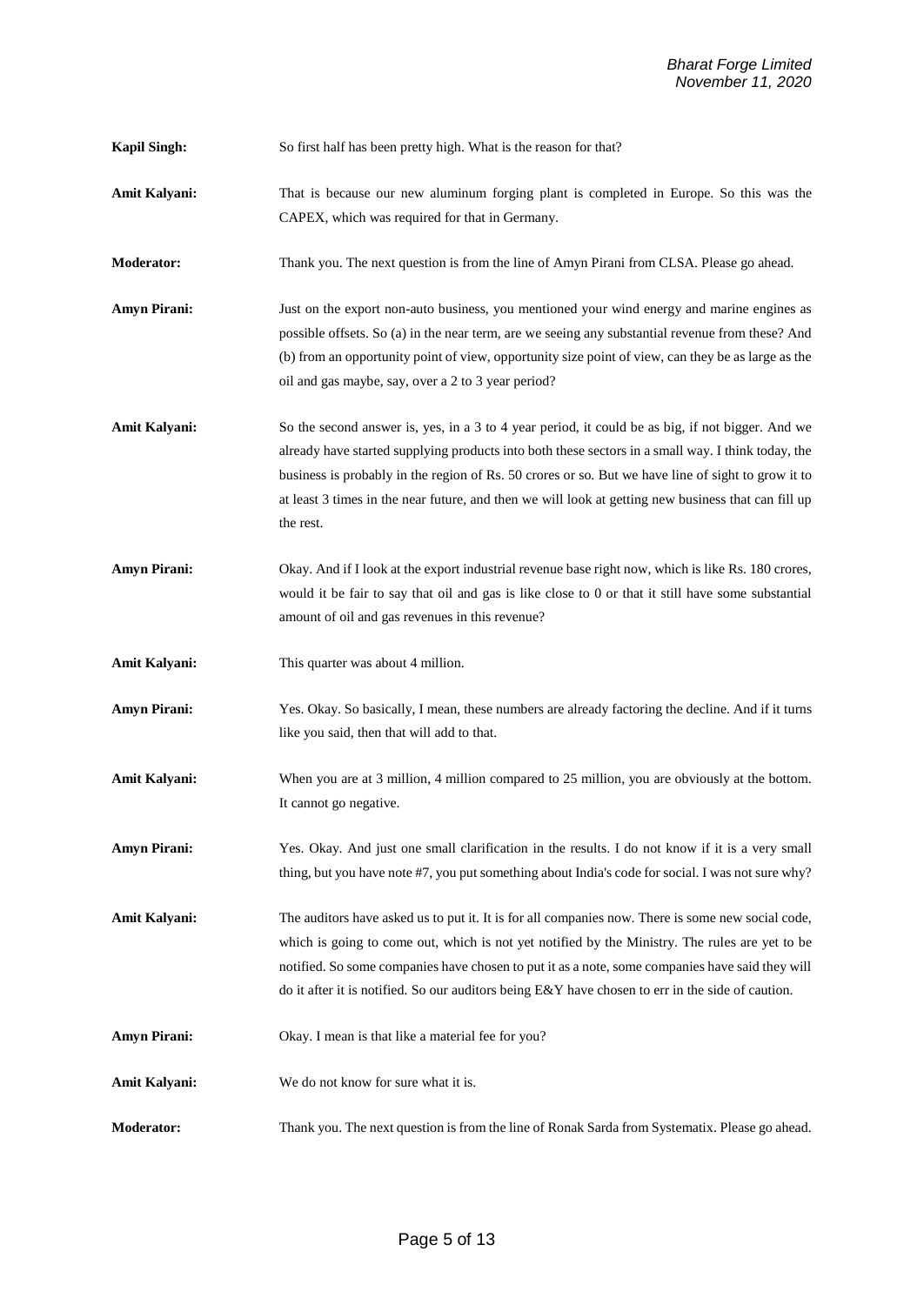- **Ronak Sarda:** My first question is on the India CV revenues for the quarter. We have done pretty well, I think almost Rs. 90 crores despite a sharp dip in production, I mean it is still much below the levels. So could you explain us what has driven this kind of an outperformance?
- **Subodh E. Tandale:** Basically, we have been focusing on BS-VI products; number 2 is higher share; and number 3 is, I would say, faster response to situations given where the market has been. So as a factor of all of these 3 things, we have been able to, in fact, increase our market share, and that is sustaining as we see it.
- **Ronak Sarda:** Okay. Sure. So I mean a similar guideline assuming growth in production volumes in the second half, we should see a similar growth in our numbers as well. Is that a fair assumption?
- **Subodh E. Tandale:** That is an expectation, yes.
- **Ronak Sarda:** Okay. Sure. And the other question was on North America, Subodh, again for you. I mean given when are we seeing production ramping up for the class 8 trucks? I mean given the sharp increase in the order book now, is it more like Q3, Q4 numbers will see a jump happening as well?
- **Subodh E. Tandale:** See right now, whatever numbers you are seeing, and I think you know this very well, the numbers really reflect order bookings. They do not necessarily reflect production and if you look at how the U.S. market, it works on a backlog process. And ideally, in a good market, the backlog should be at least worth a years' worth of demand, and right now, it is not that. So everybody is still not very optimistic in terms of increasing production like this. Yes, it is definitely good news. But these kinds of order levels have to sustain for a few months before some traction happens in the market. That is our view.
- Amit Kalyani: Also remember that one big uncertainty in the U.S. about the politics is now over. So everybody will now, let us say, figure out what the new normal is.
- **Ronak Sarda:** Sure. And the other question was on the domestic industrial. I mean we have seen a very sharp recovery here as well, is there any lumpy defense business or this is driven by more of tractors?
- **Amit Kalyani:** There is no lumpy defence business in this. I will allow Subodh to please answer.

**Subodh E. Tandale:** Yes. In our Industrial business, we are seeing some positive traction, but this is largely based on, I would say, finding new products in the new industry. And in the existing product segment, yes, we all know it is strong on this one. But other than that, it really depends on new products and new industries.

- **Moderator:** Thank you. The next question is from the line of Binay Singh from Morgan Stanley. Please go ahead.
- **Binay Singh:** A few questions. Could you share what is the tractor revenue in the domestic non-auto sales?
- **Amit Kalyani:** Tractor sales was about 30% higher than last year. I would say about Rs. 40 crores for the quarter.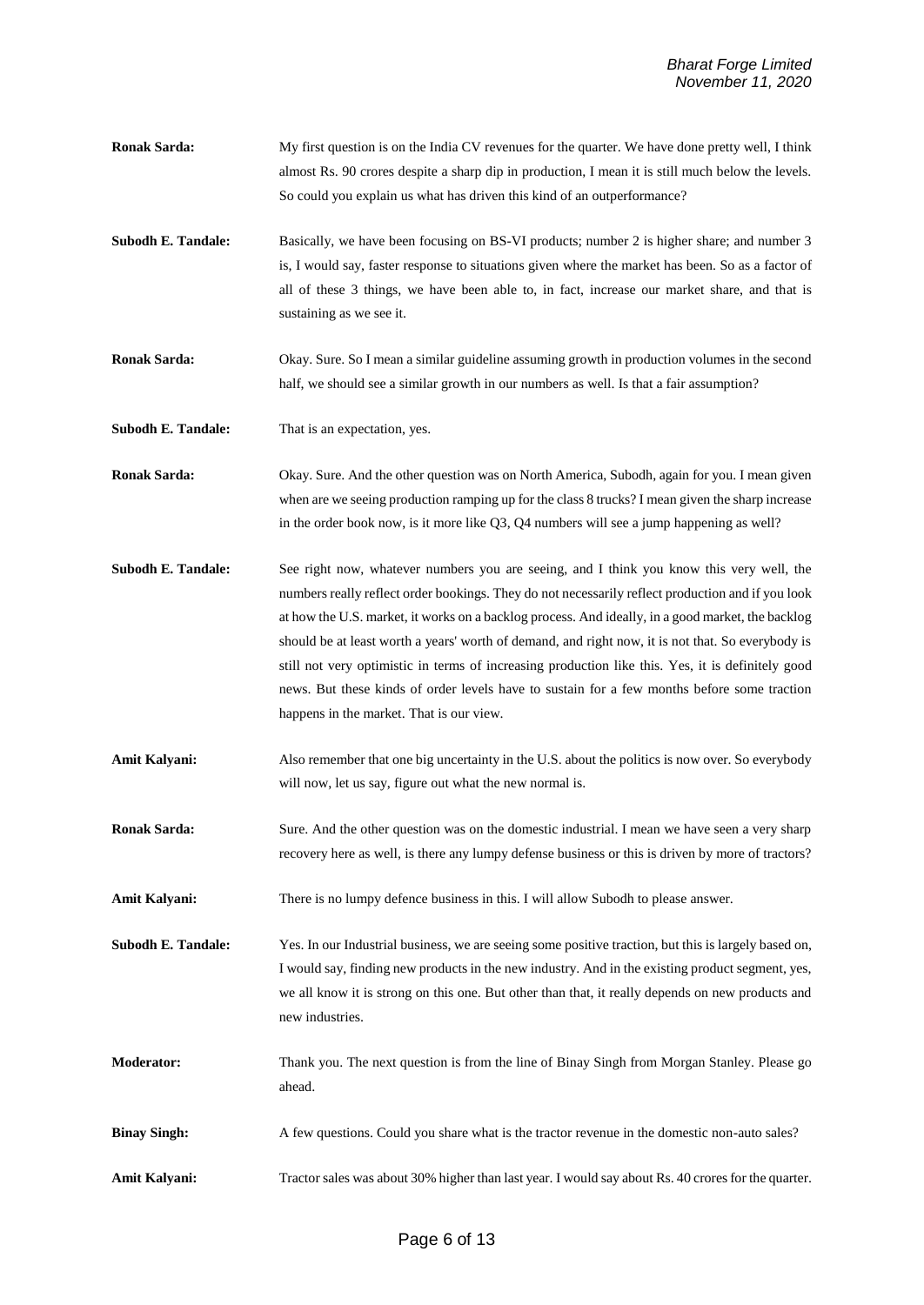**Binay Singh:** Okay. And secondly, like, in general, what is the lead that Bharat Forge sales has to the actual production, both for India and U.S., like is it a one-month lead or a two-month lead? Amit Kalyani: India would be much less. I would say anywhere ranging from 10 days to 3 weeks. And abroad, I would say, 2 to 3 months. It depends on geography, but between 2 to 3 months. **Binay Singh:** Okay. And lastly, just on the other expenses. In the last call, you had commented that the company like 70% of the cost-cutting exercises is over and 30% is remaining. How would you put that today when you look at your other expense and staff run rates? **Amit Kalyani:** Yes. So last quarter was abnormal because for almost a couple of months, there was no activity. But as compared to last year, there has been work which is being done. So as compared to last year, the level of other expenses are coming down. **Binay Singh:** So are you planning to sort of bring them down further from these levels? Or how should we see it for a similar revenue run rate? Amit Kalyani: So it is a continuous activity. And being fixed in nature, there are certain limitations, but we are working on to reduce it further. **Binay Singh:** So will we see more VRS offerings like? **Amit Kalyani:** We are still working on it. **Binay Singh:** And is it fair to say that the VRS offerings also reflect that you sort of anticipate a slow volume recovery, so which is why you are leaning down on the cost structure? **Amit Kalyani:** There are two things. One is that and the second thing is that we are also using digital and other things to restructure our entire organization to make it more variable cost led and more lean rather than fixed cost oriented. We are creating a new organization structure. **Moderator:** Thank you. The next question is from the line of Sonal Gupta from UBS Securities. Please go ahead. **Sonal Gupta:** I mean just continuing with the other expense question. I mean, earlier, we were looking at all these digital initiatives and whatever cost-cutting programs to sort of start yielding results from Q2 this year. And would you say some of those have got postponed a bit? Amit Kalyani: The problem is that as I mentioned, some of these expenses are fixed. And only the variable part of that is what you can bring down on a variable basis. So if my production is today running at 50%, the fixed portion I cannot do anything about right away, I have to do something structurally about it. The variable part of it is what is coming down. There are so many kinds of licenses and fees that one has to pay for all the different technologies that we use, whether it is SAP, whether it is your technology license, etc. these are all your fixed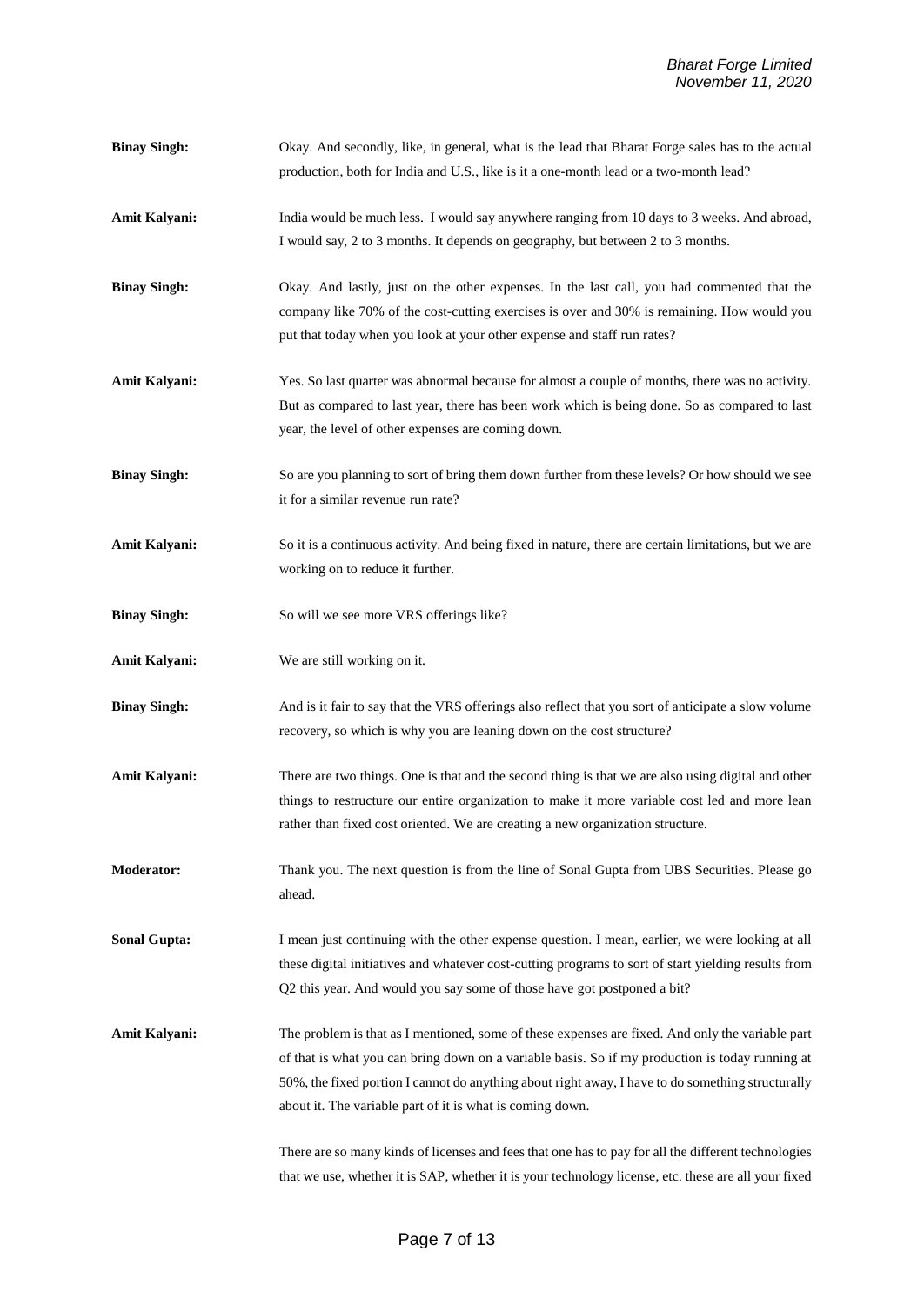costs. Just because my business goes down, does not mean they are going to reduce or give me a waiver for 1 quarter or 2 quarters. It does not work like that. So those are the elements that are fixed. And the only way we can, let us say, structurally reduce those is if we actually reduce number of people using these technologies. And that takes time because that is not so simple.

**Sonal Gupta:** Okay. Now if I look at your Q4 revenues, whether it is similar to what you are seeing doing in this quarter and your other expenses are also similar to what you did in Q4, so there is not much of a change in that sense, I mean, like just trying to understand when do we see benefits?

- Amit Kalyani: And also, there is an exchange loss which is sitting of about Rs. 10 crores, which is sitting in other expenses. So if you exclude that, then you will see actually a reduction as compared to Q4. And in Q4, the lockdown happened in last 8 days. So we were not having any time to counter that or to take actions, whereas this quarter or, let us say, from April onwards, we have taken cautious approach of reducing the cost. So that impact you will see. So if you reduce the exchange impact, then you will see a reduction as compared to Q4 also and as compared to last year's same quarter.
- Sonal Gupta: On the other things, one was in class 8 production, I mean, like because you are saying that you have a 2 to 3 months lead over production. And if I look at the production data, like the Q2 quarter, U.S. class 8 production is back to what we were in the March quarter levels. So are you saying that you are not really seeing much improvement from the Q2, I mean like in the December quarter in terms of production?
- **Subodh E. Tandale:** Particularly with the kind of market share that we have, you also have to have some amount of safety stock in the system. So the volatility in the schedules typically gets absorbed by the safety stock. And then you have to replenish those safety stocks, which then falls within our overall lean time. And it takes a lot of perfection to get to that level, and we have an experience of the last 15, 20 years trying to do that.

And based on that, we are able to manage the whole combination. And right now, the demand pattern is very volatile. It comes in a matter of weeks and in many cases, we are, of course, single source and in many cases we are multiple source. Then it might also be an opportunity because at the end of the day, the velocity is the factor of winning the business as well. So that is where we are concentrating on as well.

- **Sonal Gupta:** Sure. Okay. And just on the India CV bit, I mean, like you said BS-VI has been also a factor in terms of improvement. So potentially the same thing that inventory adjustment and things happening, which would have maybe pulled forward demand for you versus maybe the OEM production levels. But I mean could you sort of indicate what sort of ASP improvement are we seeing because of BS-VI in India?
- **Subodh E. Tandale:** Currently, the OEMs are not passing on much to the market. In fact, it has been a double whammy for them. So what has happened is in that process, the pressure, obviously, comes down to the whole supply chain. And so there is a challenge in that process. I would say that in our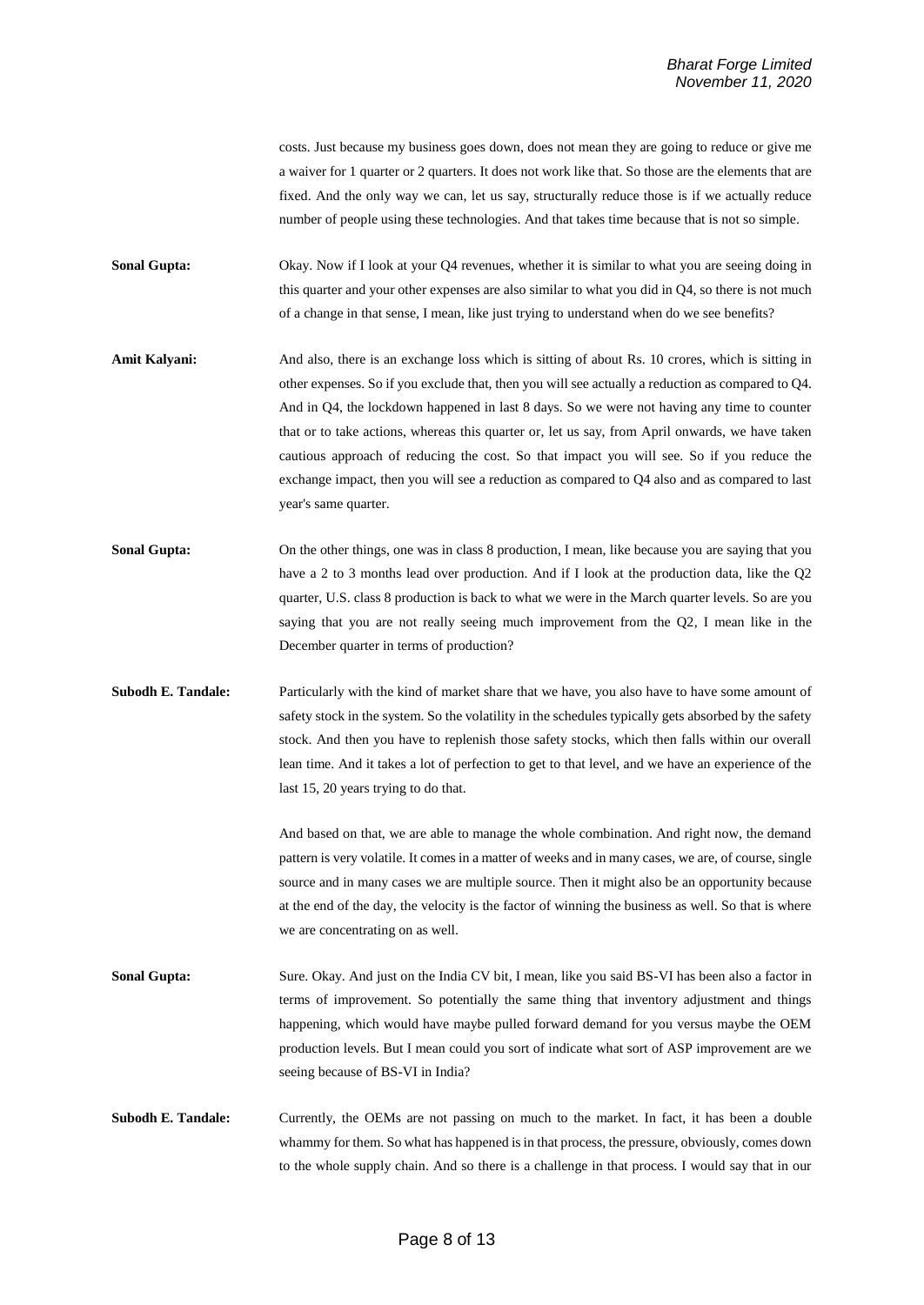case, we have been able to get some benefits out of the exchange, at least from a cost recovery point of view. And it depends on the individual components. But overall, at the overall level, it is a stress situation as far as that aspect is concerned.

- **Sonal Gupta:** Okay. And just last question, if I may. On the aerospace, I mean, like the last quarter, we, I mean, clearly, I do not see what is changed between last quarter and this quarter. Of course, the aerospace industry was in a bad shape even last quarter. And at that time, I think the commentary was a little more upbeat and now we are seeing that things are sort of getting pushed out a lot more. So could you sort of indicate what changing there incrementally?
- **Amit Kalyani:** I do not think there is any fundamental difference between what we were saying last quarter and this quarter. We were hoping to see a steeper recovery, but that has not happened. We had hoped that travel bans would be lifted, as you remember, originally September-October, the travel ban were to be lifted and travel was to restart, but none of that has happened. But on a secular trend basis, we are still aiming to grow our aerospace business as we have planned, but we are not anywhere near where we want to be.
- **Moderator:** Thank you. The next question is from the line of Nishit Jalan from Axis Capital. Please go ahead.
- **Nishit Jalan:** I just wanted to follow up on a question, which is on a comment you made earlier. On the wind energy side, what we are seeing is a demand coming from gearbox manufacturers in the domestic market, or we are also seeing some traction in the export segment as well?
- Amit Kalyani: Both.
- Nishit Jalan: Okay. And you said, wind energy and marine engine combined is about Rs. 50 crore revenues on an annual basis or it is a quarterly run rate that we have started to see now?
- **Amit Kalyani:** No, it is an annual basis right now, but we have a line of sight to triple that.
- **Nishit Jalan:** Any incremental clarity we have got on the defense side, a couple of quarters back, we were quite excited by this offset clause has come, and we will start to see probably some ordering on the defense side. Any progress on that, that you are seeing?
- Amit Kalyani: The problem, as I mentioned, on defense has been two things. One is, we have not had any physical meetings with any of the buyers and two, there is acute lack of cash in the system to provide a budgetary support for procurement. So these are the two issues that are plaguing this system. But I think the government is well pleased with this, and we are on track to seeing, in the next 6 to 8 months, at least some orders coming through.
- **Nishit Jalan:** Okay. And finally, Amit, today we have seen a news that there is some PLI scheme, which is being approved for auto and auto component space. Any idea you have, have you been consulted by the government? And do you have any idea as to what it is this for? And what kind of benefits it can give to our company, given the fact that we are largely focused on exports?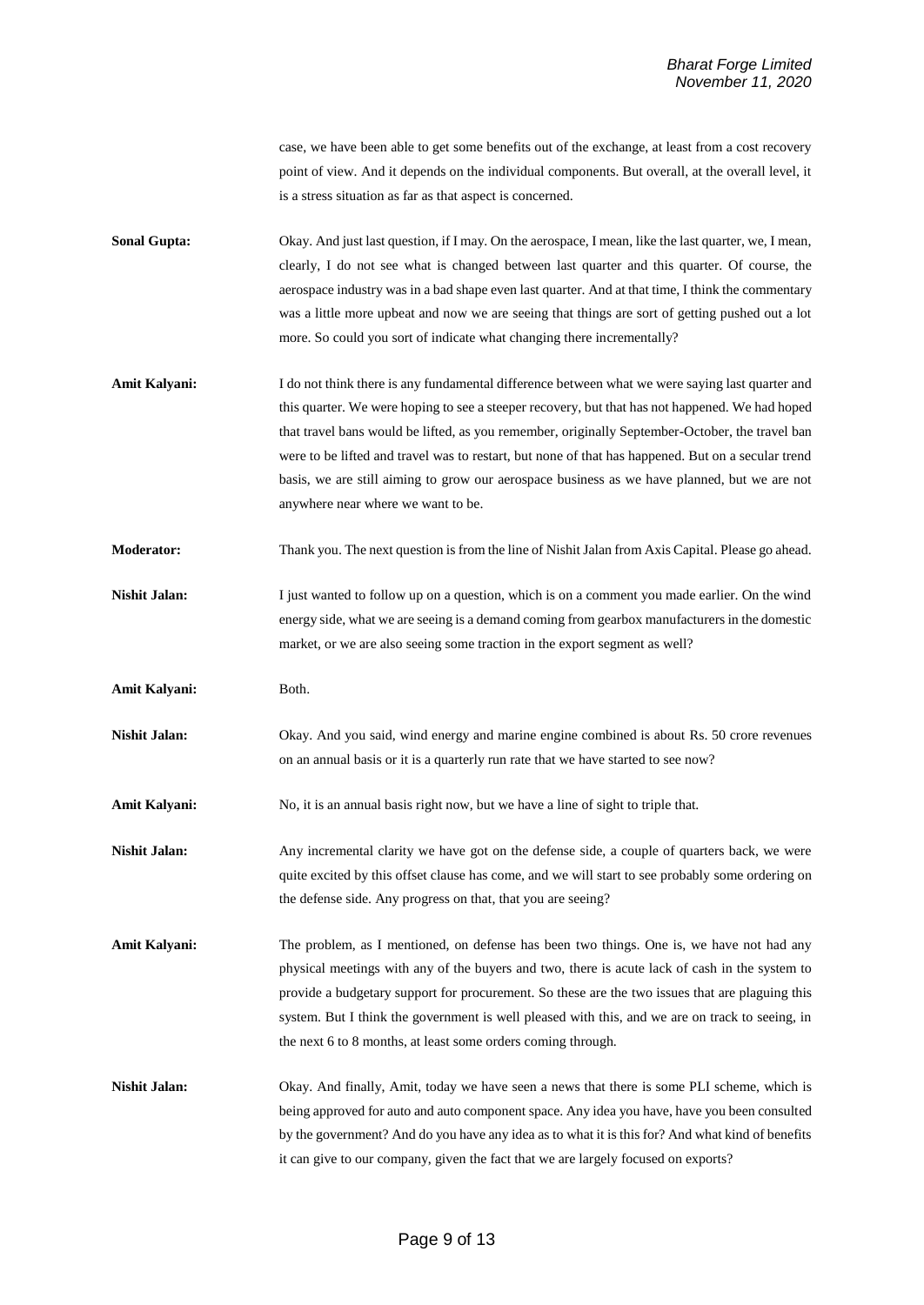- **Amit Kalyani:** Yes. So this was in the offing. And last month, the DPIO had said that this will be done to boost domestic manufacturing. Basically, it is too early for us to go into the details. We need to see the content in full detail to understand how it is applicable and how we can use it.
- **Moderator:** Thank you. The next question is from the line of Jinesh Gandhi from Motilal Oswal Financial Services. Please go ahead.
- **Jinesh Gandhi:** A couple of bookkeeping questions. One is with respect to our RM cost, we have seen a reasonably good savings on Y-o-Y and Q-o-Q basis. Is this due to a reflection of lower steel prices, which would have been you have to go the pass through and we would have passed it?
- **Amit Kalyani:** No. Actually, what you have to do for this quarter is you have to look at RM and manufacturing expenses totally because there is an impact of inventory increase. So you are seeing raw material prices, raw material costs going down and manufacturing costs going up. So the inventorization of raw material costs and release of manufacturing expenses. If you combine both, you will see, on a totalitarian basis, it is same as last year. And therefore, if you look at the gross margin, it is reflecting that.
- **Jinesh K. Gandhi:** And with respect to our interest cost, there has been a substantial reduction which has happened on Y-o-Y and Q-o-Q basis, I mean, what has led to this kind of reduction and is this sustainable?
- **Amit Kalyani:** This is, again, an exchange impact because as an accounting standard part of exchange loss since we have foreign currency loans, part of exchange loss or income gets classified as interest. So in last quarter, we had an exchange loss, which was included in exchange costs. This quarter, because of rupee appreciation against especially dollars, we had a gain, which is accounted for. So on a steady-state basis, we have about Rs. 17 crores to Rs. 18 crores of interest cost.
- **Jinesh K. Gandhi:** Okay. And can you quantify the exchange gain and loss, respectively?
- **Amit Kalyani:** Yes, that is what I said. So it is about Rs. 10 crores.
- **Jinesh K. Gandhi:** Rs. 10 crore of gain in this quarter?
- **Amit Kalyani:** Yes.
- **Jinesh K. Gandhi:** Okay. And loss would be last year?
- Amit Kalyani: It was about Rs. 10 crores or 11 crores.
- **Jinesh K. Gandhi:** And lastly, what was the USD-IND realization in this quarter? And are we hedged for next 6 months or longer?
- Amit Kalyani: It is about Rs. 72 right now. And our next 2 quarters are partially hedged at a similar slightly higher rate, maybe Rs. 72.5.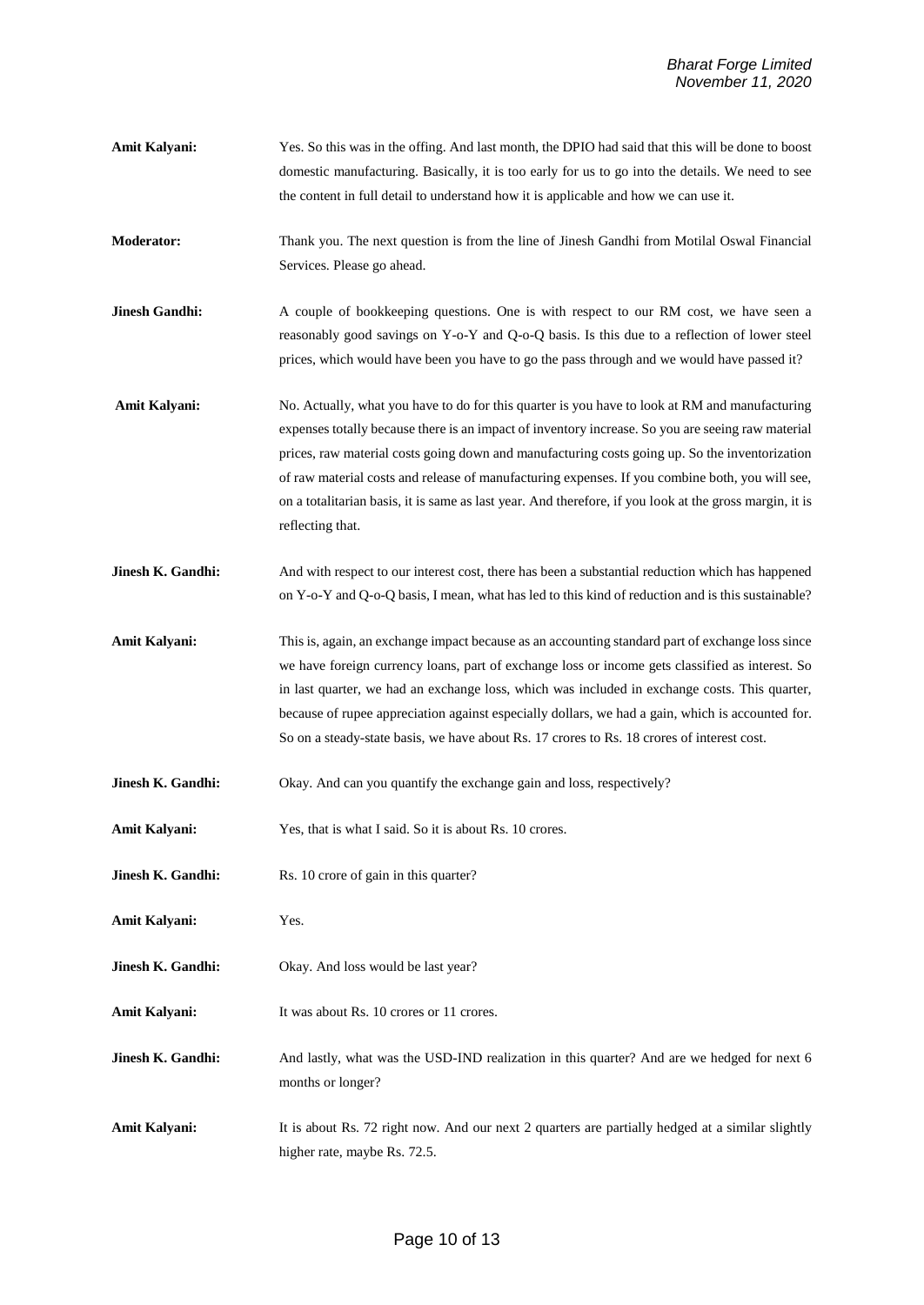- **Moderator:** Thank you. The next question is from the line of Nishant Vass from ICICI Securities. Please go ahead.
- **Nishant Vass:** So my first question is on the European business. So could you quantify if you saw the previous quarter, because you consolidated one quarter lag, did you see any furlough benefits accrued for the company for the European subsidiary? And also, what is the status of the cost-reduction initiatives that you have been working through over the last couple of quarters?
- Amit Kalyani: Yes. So we did have some benefit but it is not very substantial. And secondly, the cost-reduction initiatives are ongoing, and we expect that this will fully be complete by end of 2021.
- **Nishant Vass:** Okay. So would you be happy to quantify any of the targets in terms of employee cost reduction or headcount reduction?
- Amit Kalyani: No, it is too early because we have to do it based on business levels also. So I think it is a little early.
- **Nishant Vass:** So in your accounts, you can see that you had an excess inventory and higher production and not sales and also on your balance sheet, we can see inventory on a stand-alone basis is similar to last year. So there was an earlier question on domestic CV revenue being equal to Y-o-Y basis, though production was lower from an OEM standpoint. So just trying to check did the OEMs kind of ask you to keep production higher to also seeing that inventory?
- Amit Kalyani: No, we have suppliers based on what orders we have received and the actual demand.
- **Nishant Vass:** Okay. So just to get a sense, which segment would have this excess inventory creation on a swing basis being catered to on a standalone basis?
- Amit Kalyani: No. There is no excess inventory being created, especially in the domestic market, we are supplying on a reality basis.
- **Nishant Vass:** And the third point was on the cost recovery. Subodh, sir, could you just highlight a little more on that side in the domestic OEMs? So are the contractual situations also getting changed at the OEM level on pass-throughs? So when you mentioned cost recovery getting a bit difficult on the OEMs because they are not passing prices?
- **Subodh E. Tandale:** Yes, exactly. Everybody knows that the customers have a high cost in implementing BS-VI and everybody obviously wanted to implement those changes. But what we have been told is given where the market is, the market cannot absorb the increases and as a result OEMs are not insisting on the change at least to their customers. But for people like us, where the cost of manufacturing has increased, you have no option.
- **Nishant Vass:** Okay. So those pass-throughs are flowing in the way usually have to on our cost. Okay.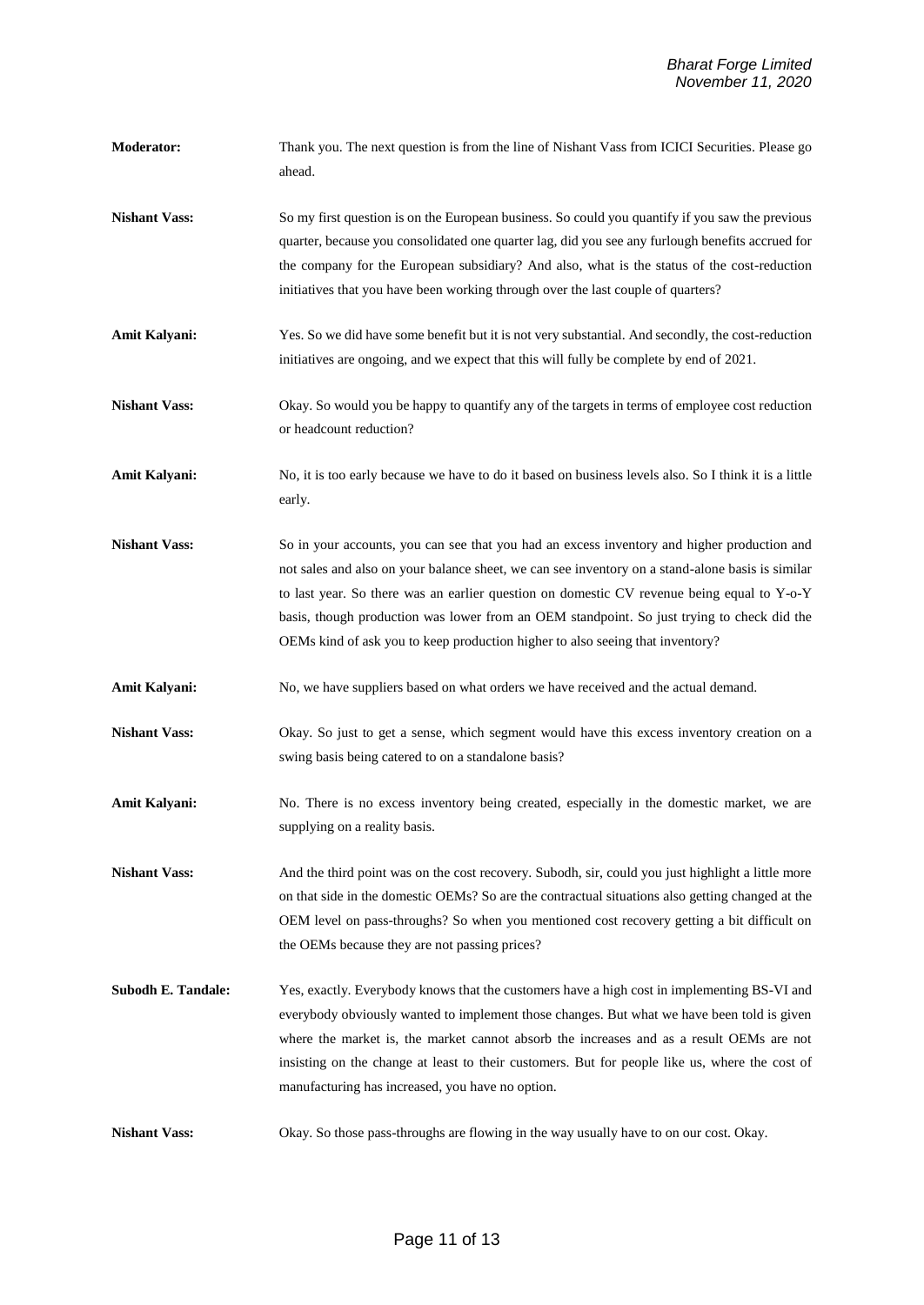- **Moderator:** Thank you. The next question is from the line of Raghunandan from Emkay Global. Please go ahead.
- **Raghunandhan N. L.:** A couple of questions. Firstly, on the MEIS benefits. How much was it this quarter? And how does that compare with last year? And would cost reduction efforts be the way to offset this loss?
- **Amit Kalyani:** Yes. The impact for the current quarter was about Rs. 6 crores because it was up to 31 August 2020. And obviously, there is a scheme which is going to be announced soon, which will start from 1st of January. So we do not know what is the rate of that currently. But also, we continue to focus on other cost-reduction initiatives to capture portion of this loss.
- **Raghunandhan N. L.:** Understood. My second question is, Europe has seen a lower fall in Q2 in comparison to Americas region. Do you expect the trend to reverse in Q3 given that elections are over? Also, can you talk about Europe situation, what kind of a fall you would expect in Q3?
- Amit Kalyani: It is a little bit difficult to give you an answer for this question because none of our customers are giving us any kind of long-term feedback or business projections.
- **Raghunandhan N. L:** Understood, sir. One last question. Generally, on the overseas customers shifting sourcing from China to India, anything you can throw some color in this regard?
- **Subodh E. Tandale:** See, we are hearing a lot about this. But as you can imagine, the products that we supply are complex products. It takes a lot of time to change anything and approve some as well. And in the segments that we are involved in, there is not that much of Chinese involvement in this. So let us say that is something that we are watching.
- **Amit Kalyani:** The way I would explain it is, on the Commercial Vehicle side, there is not much Chinese supplier base. But on the pass car side, there is a large Chinese supplier base. So there is an opportunity on the pass car side to get into the supply in Europe, especially, and get a larger share of new business. But for that, let us say the physical meetings and the product development and engagement has to start.
- **Moderator:** Thank you. The next question is from the line of Puneet Gulati from HSBC. Please go ahead.
- **Puneet Gulati:** Can you talk a bit about what kind of government benefits you got in Europe?
- Amit Kalyani: The only benefit we got is where for a certain period of time, for a certain number of employees, the government pays part of their salaries. 70% of their salary.
- **Puneet J. Gulati:** Okay. And what period was this, was it throughout the quarter or?
- **Amit Kalyani:** Yes, that was for the last quarter and part of this quarter as well. And now there is a discussion going on to try and keep it going. That is what is the industries are asking for.
- **Puneet J. Gulati:** Okay. And lastly, can you give the number for your consolidated net debt?